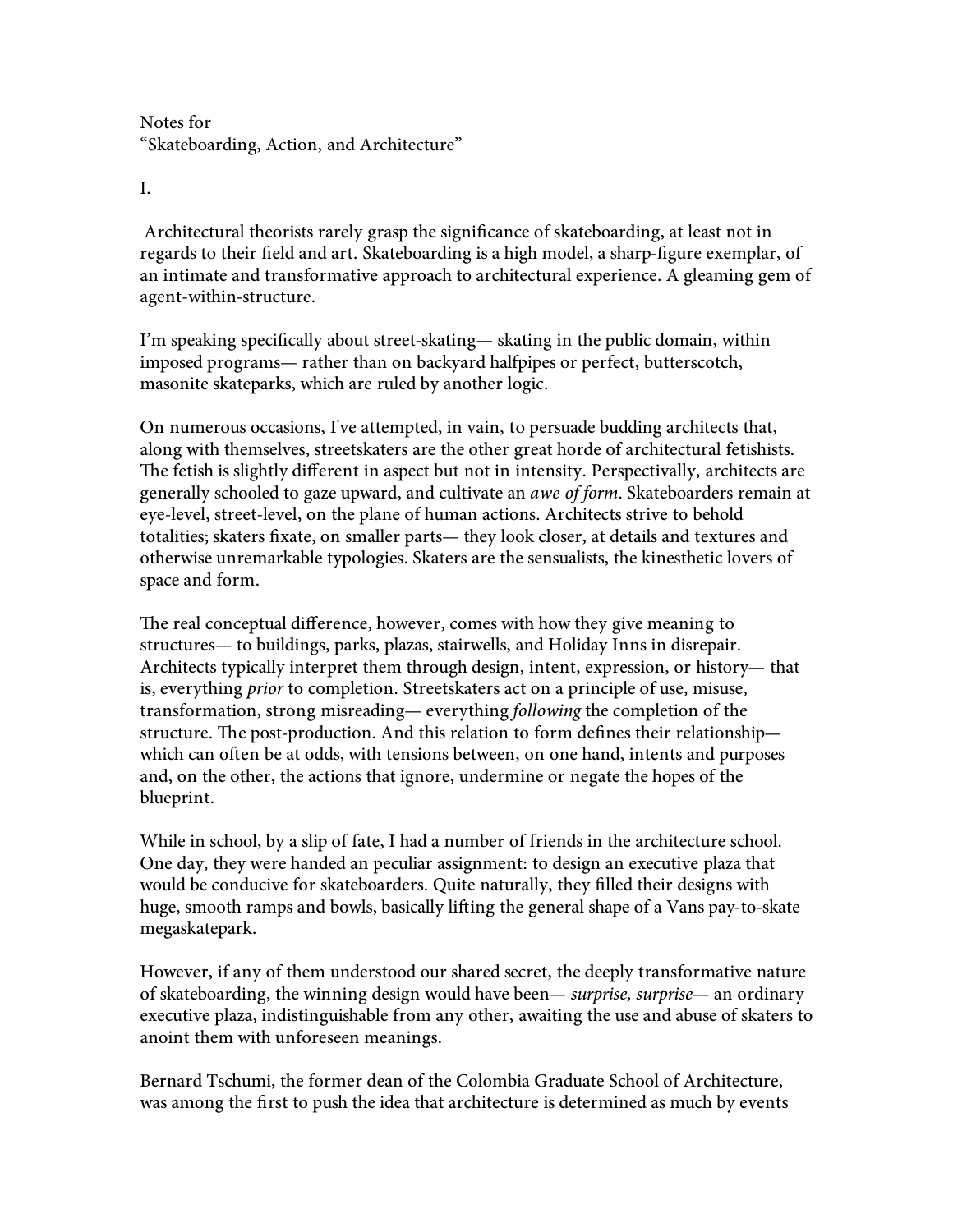and actions— by the ex post facto programs of the agent, happening within the structure— as they are by the intents and purposes of the blueprint, the ordained usages of the design. A cathedral may breathe numinosity, inspire meditation on the Divine. At the end of the day, though, a cathedral becomes a house of God through worship and ablution— through ritual— more than anything truly fixed in the form.

Of course, edifices can be conducive or cumbersome for certain actions. Executive plazas can be made deliciously conducive as skate-terrain. Likewise, the New York public library would be an awkward locale for the World Cup. Ultimately, though, form and concrete cannot dictate their own use, nor ordain their own purpose. It is imposed from without. And, most importantly, there is always some clever set of actions or events that can fundamentally undermine, détourne, or capsize the prescribed program of any piece of architecture. Cathedral, library, or otherwise.

For Tschumi, this questioning of architecture was tantamount to questioning the forces laying "purpose" over top of the forms. These programs were imposed from without, culturally and politically, by power-structures, by state, by money, by unexamined cultural practices and traditions— including those within the canon of architecture itself. Tschumi addressed assumptions that were, quite literally, set in stone.

Tschumi is considered a deconstructionist architect— someone who brought Derridean insights to the dualisms and presumptions of architecture. Being post-structuralist to the literal structures of architecture. But as much as he was directly inspired by Derrida, much also came from the radical ethos in which Tschumi had waded in previous days. I'm thinking in particular of French Marxists like Henri Lefebvre, of The Production of Space, or similarly, the situationist Neo-Babylonians like Raoul Vaneigem or Constant Nieuwenhuis. They recognized that power determined purpose within the urban environment; power, to their mind, articulated by the contours of "spectacular" capitalism. They desperately attempted to devise tactics that could override these dictates; override, for instance, Le Courbousier's Plan Voisin. Or, the Hausmannization of Paris: the Roman Imperial visibility and control offered by its axial symmetry and panoptic boulevards. Yielding what? Easy— no surprises.

Tschumi also caught the situationist knack for sloganeering. In order to formulate disjunction, and event anointing space and form with meaning, he came up with such phrases as "polevaulting in a cathedral" or "a football player skating through a battle" among other non-sequiturs. Examples that required more squinting than would skateboarding, which was only in its nascent stages at the time.

I'll be frank: streetskating is, I think, the most successful and contagious form of urban détournement, re-appropriation, and transformative action that we have. A recent historical windfall for Tschumi, that validates his theories more than any of his actual designs.

Take our executive plaza for instance— a crappy and generic marble plaza in the center of any given American city. Its objects are encompassed with a very straightforward program. Benches are for sitting. Stairs are there to blend heights into a smooth,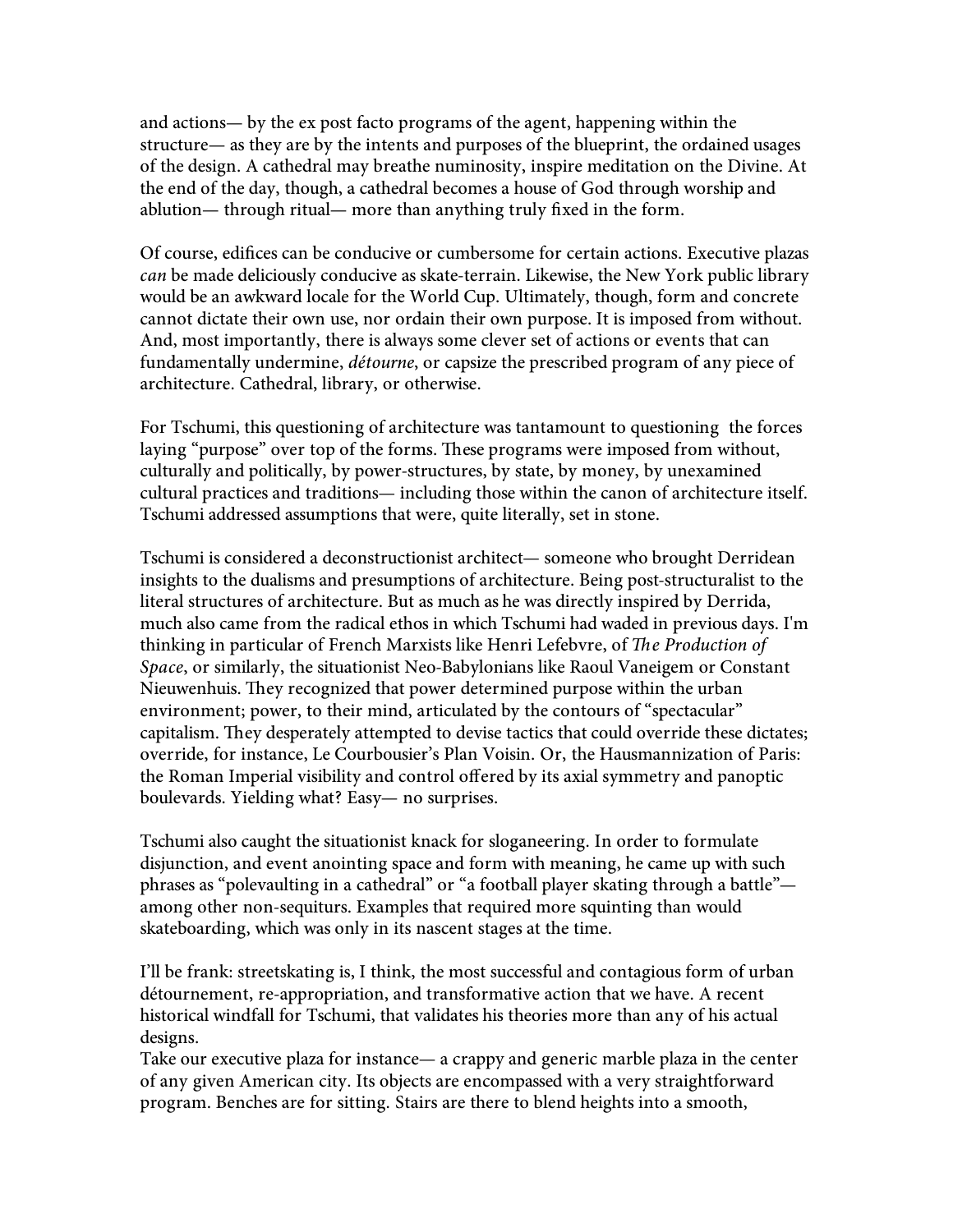walkable continuum. Handrails ensure the safety of our passage. Corporate sculpture, for visual enrichment and relaxation. And what is the skateboard response?

They apply this new layer of meaning and mythopoetics over these existing fixtures, that, beyond a doubt, fuck with and over the original intentions of the design. Benches, which were intended for stasis, become the locus of noseblunt slides and fast k-grinds. Or staircases, skaters fakie ollie or kickflip the entire set, rendering the steps pointless. Worst of all, with handrails— originally for security— skaters have reserved perhaps the single most dangerous activities, like Eric Koston's one-footed nose grinds or Bastien Salabanzi's kickflips to disaster.

Security guards and building managers respond by bolting in places counter-skate measures— skatestoppers. And it's here that skateboarding crowns its highest genius; when skaters such as Jerry Hsu dare to skate skatestoppers.

To skate an object whose only purpose was to prevent skating: absolute, total, and blasphemous negation.

So skateboarding was not only the most successful species of Action-Determining-Meaning, or the illicit over Authorative Structure. It was also a great model for the production of Desire; white-hot desire from otherwise neutral things and forms and debris. Again different from traditional architectural appreciation, in that it does not wait or pine for great canonical works to deliver beauty in its surroundings; it poeticizes the other 99 percent of the expanse— the Wawas and sidewalks and Market Streets and creates its desire ex nihilo, from nothings and little somethings.

A shitty burnt-out shell of a gasoline station becomes, under the transformative play of a skateboard, a thing of True Beauty.

This alters our sense of Landmark considerably— we daydream of Huntington Beach Highschool, Embarcadero in San Franscisco, City Hall Philadelphia. We no longer speak of "architecture" honorifically— since through strong misreading everything becomes susceptible to sharp poeticization. At least as a skateboard field.

Skateboarding is, in my opinion, the greatest poeticizations of space so far invented, and should be used as a model for other kinds of poeticization— and in a more general way than other quasi-sports like parcour and rollerblading.

Perhaps, it is not just that skateboarding came up with *things to do*, plain and simple, but that it invented a new language for its poetics. Backside, frontside, switch, ollie, noseblunt, casper, primo, fifteen set, hardflip, kinked rail— a vocabulary of action that allowed us the differentiate space, and break up our indifference to its particulars. Also a new sense for the typology of common objects as well— benches, handrails, stairs, mailboxes, curbs, trees, loading docks— that elicit a new set of poetic responses. Any transformative model of action will require, I bet, a vocabulary of actions and a reclassification of the fixtures of urban space.

This wisdom is commonplace among skateboarders; but much rarer among theorists. The first I heard was from a recitation by the apocryphal "Dr. Eugene Mandar" in the videomanifesto of streetskating, Public Domain by Powell and Peralta.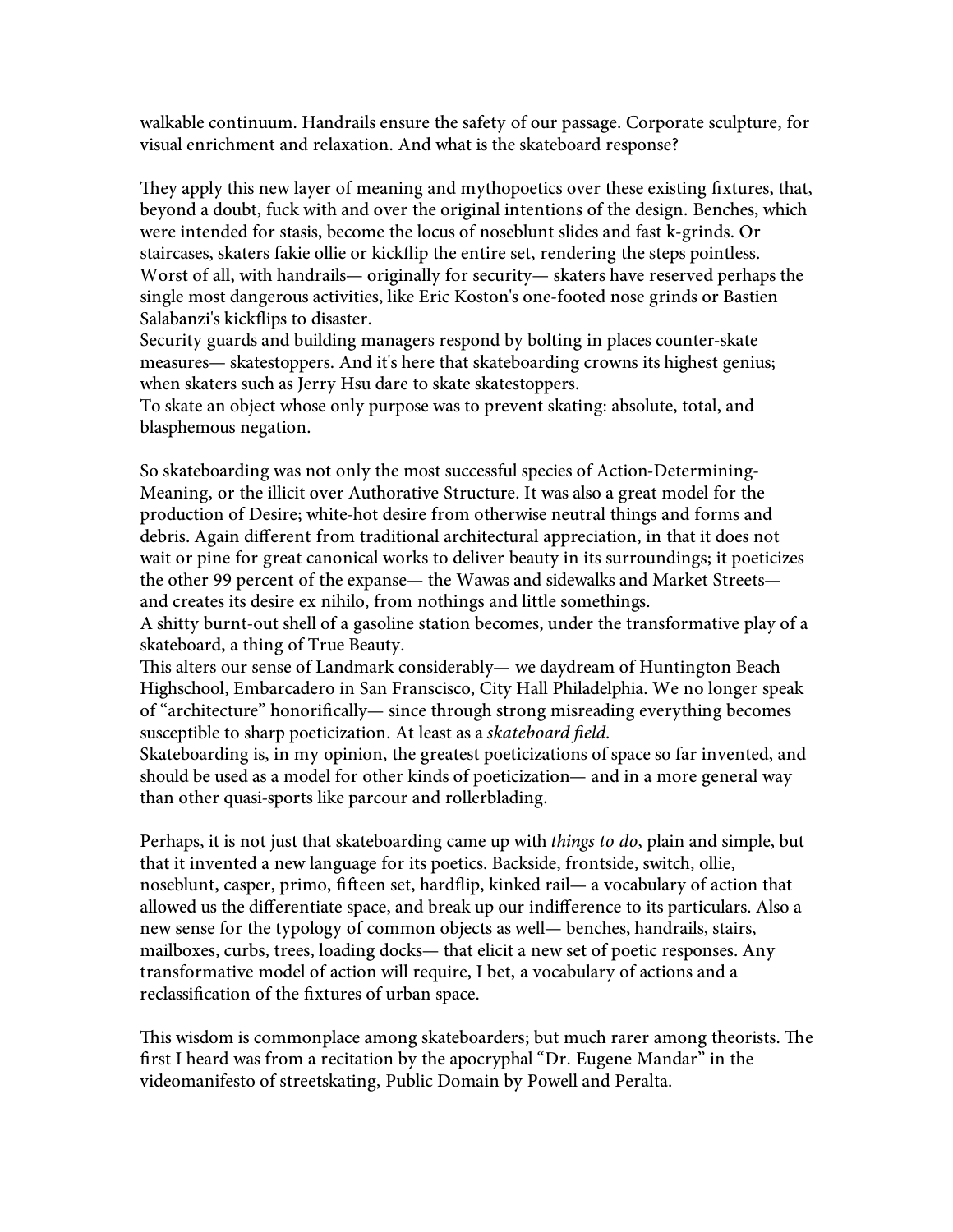"Here, a clandestine observation: We see a roving band of skateboard cultists, practicing obscure urban rituals amidst cultural detritus of an abandoned manufacturing facility. How is it that these cultists can derive such pleasure from the seemingly insignificant, the debris of modern society?

What is the strange, profound attraction that this rectangular piece of concrete holds for them?

Do we now observe the rites of passage of a newly emerging civilization?

America's civic engineers, confronted by a pristine natural environment, have designed their cities, their centers of commerce, for that most efficient of all applications: nonusage.

Th ese young urbanites have discovered uncharted activities within the sterile surroundings of the environment's original design.

And has not this trend continued into the residential neighborhood? Why, even into the local schoolyard, where even the simplest activity has been preplanned, tested, surveyed, and constructed for singular purposes...Preordained usage.

Yet our cultists, have created their own usage, their own... interpretation."

A strip of wisdom that nearly every skateboarder in the world watched at one time or another— including the one theorist that has taken skateboarding seriously: Iain Borden, of the Bartlett School of Architecture. After reading his work, I realized that any skateboarding architect or architecturally-inclined skater would arrive at many of the same conclusions, in some layer of his heart.

From "The Performative Critique of the City"-

"Architecture (following here Lefebvre's body-centric formulations) "reproduces itself within those who use the space in question, within their lived experience." $(12)$  This occurs in skateboarding through architecture being encountered in relation to height, tactility, transition, slipperiness, roughness, damage to skin on touching, damage to body from a fall, angle and verticality, sequencing, drops (stairs and ramps), kinks and shape (hand-rails), profiles (edges), materials, lengths and so on. And only a very small part of the architecture is used – the "building" for a skater only an extracted edit of its total existence."

"Skateboarding here resists the standardisation and repetition of the city as a serial production of building types, functions and discrete objects; it decentres building-objects in time and space in order to recompose them as a strung-out yet newly synchronous arrangement. Thus while many conceive of cities as comprehensive urban plans, monuments or grands projets, skateboarding suggests that cities can be thought of as series of micro-spaces. Consequently, architecture is seen to lie beyond the province of the architect and is thrown instead into the turbulent nexus of reproduction"

Skateboarding is, then, at one level an aesthetic rather than ethical practice, using the "formants" at its disposal to create an alternative reality. Skateboarders analyse architecture not for historical, symbolic or authorial content but for how surfaces present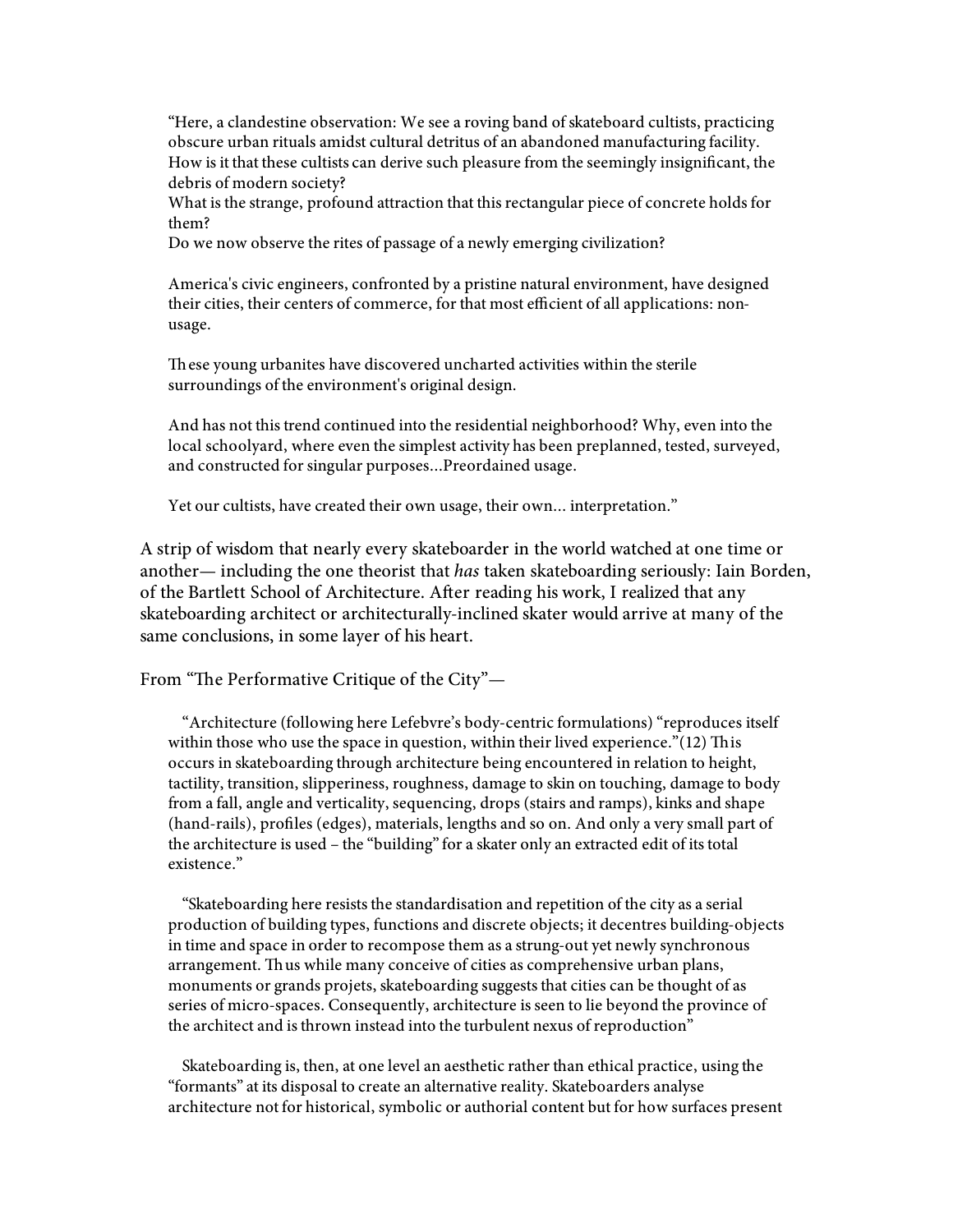themselves as skateable surfaces. This is what Thrasher skateboard magazine calls the "skater's eye:"

Yet Borden goes further than I ever had in seeing, distinguishing, and demonstrating the ideological tensions piqued by the act of skateboarding. Ideological assumptions about use and misuse, property and public space, use value and exchange value, work and play especially since skateboarding has become "a totalizing culture," offending older, common presumptions in phalanx. And not just ordinary high-capitalist ideology… He goes on to say that "through such compositions, skateboarding brings back that which strictly economic Marxism evacuates— it brings back the dream, imaginary and 'poetic being."

 Custodians see property, rent, insurance, owners, intent, and regulation— the net of economic relations, and cannot begin to imagine what skaters are thinking. But what about the skaters? They are just as frustrated. Or more so. Here, finally, we have an easybake recipe for human happiness, a way of finding a Sublime in the parking lot of a Best Buy, and what do we do? We hesitate. We banish. We do our best to muffle this eruption of "poetic being," because of some waxy, dark residue on the edge of a planter. Not to mention, this banishment of poetics "for insurance purposes" says something very opaque about our arrangements in the West. The net of economic relations has grown so tight that we are no longer permitted to endanger ourselves, and there are some dark truths embedded in this little fact.

Incidentally, architecture terminology often refer to an experiential approach to architecture, "the labyrinth of experience versus the pyramid of concept," as being "phenomenological." Skateboarding goes one better; more strictly phenomenological, in the Husserlian sense of epoche or the bracketing of presumptions. Or as Borden says:

Skateboarding is, then, at one level an aesthetic rather than ethical practice, using the "formants" at its disposal to create an alternative reality. Skateboarders analyze architecture not for historical, symbolic or authorial content but for how surfaces present themselves as skateable surfaces. This is what Thrasher skateboard magazine calls the "skater's eye."

Though, granted, skaters do so much bracket as replace presumptions, but still.

Another, perhaps better touchstone philosopher would be Michel De Certeau, whose  $The$ Practice of Everyday Life lays down a distinction between externally-imposed, overdetermined, capitalizing strategy and ground-level, unseen and unrecognized, democratic, transformative tactics, performed in the sphere of everyday life. Every word that Certeau spills on tactics seems, better even than his examples in Brazilian popular culture, to describe skateboarding to the nail.

A tactic insinuates itself into the other's place, fragmentarily, without taking it over in its entirety, without being able to keep it at a distance. In has at its disposal no base where it can capitalize on its advantages, prepare its expansions, and secure independence with respect to circumstances. The "proper" is a victory of space over time. On the contrary,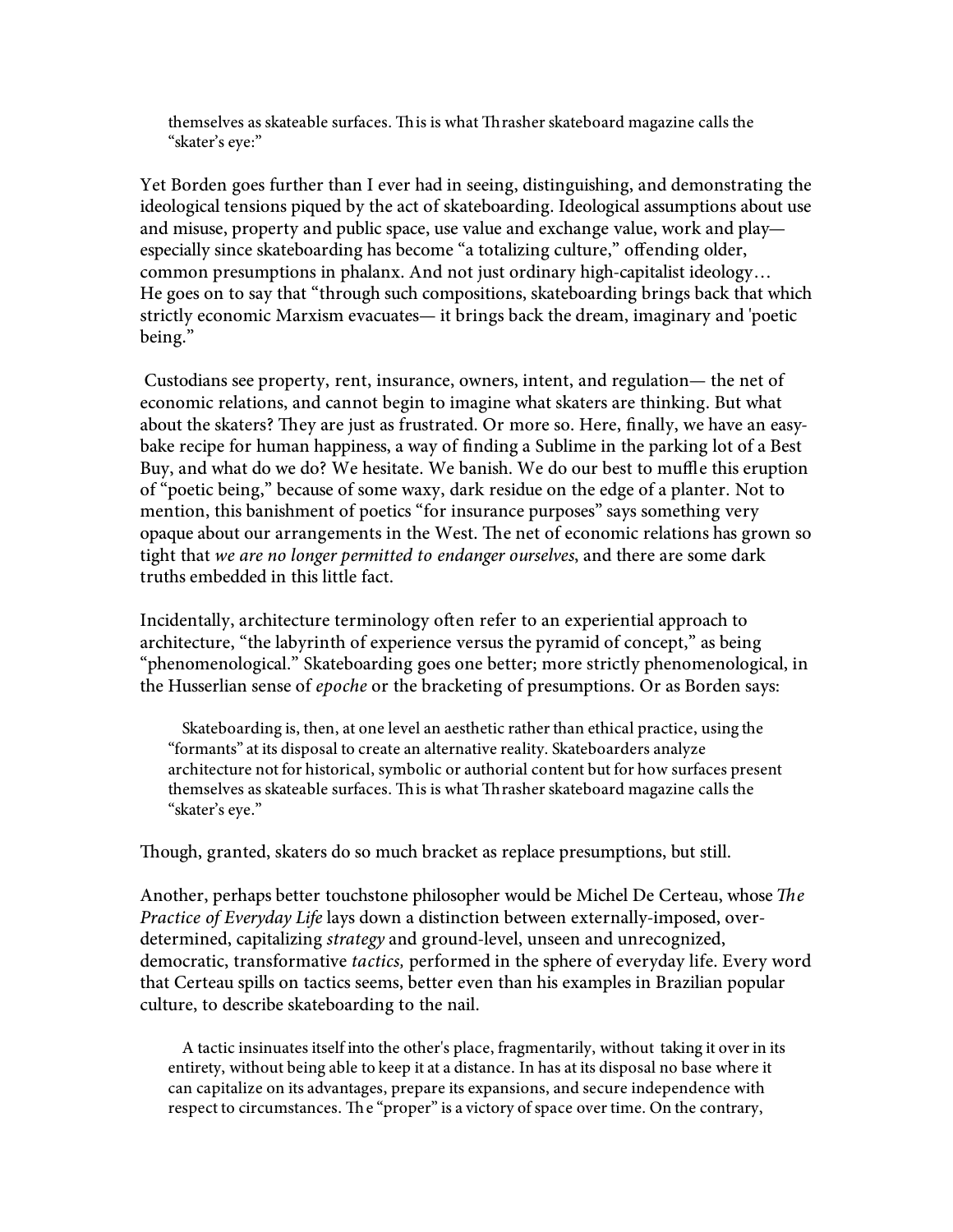because it does not have a place, a tactic depends on time— it is always on the watch for opportunities that must be seized "on the wing." Whatever it wins it does not keep. It must constantly manipulate events in order to turn them into opportunities."

Quick-moving, tricky, democratically-developed, in the stream of experience, using old structures to new means.

"Many ways of operating, clever tricks, knowing how to get away with things, "hunter's cunning," maneuvers, polymorphic simulations, joyful discoveries, poetic as well as warlike. The Greeks called these ways of operating, metis."

## II.

 Tschumi tried to incorporate this wisdom into design. He tried something along Derridean lines— to make self-questioning structures, lines that were erased upon drawing, especially in the Parc De La Villette (which he worked on with Derrida). In this, he tried to invite rather than determine.

Parc De La Villette was designed almost by the same logic that skateboarding applies to form. Tschumi began with a grid of simple red cubes and transformed them according to an idea (repetition, distortion, superimposition, interruption, fragmentation); never once considering these "follies" in terms of their functionality. In this sense, Tschumi is employing a new poetic language similar to skateboarding— Tschumi is *doing tricks* on these cubes. On the blueprint, more specifically. Playing agent-within-structure, before the structure has even been built. Disrupting the formation of a *priori* meanings. The cubes also relate intertextually. Their intertextuality relates themto each other in the same way that skaters proceed from one formant or obstacles to another, in the "labyrinth of experience rather than the pyramid of concept," in time rather than just static space.

But there is already another model in place for architectural invitation to transformation: a typology that bears a remarkable resemblance to the Parc De La Villette.

Playgrounds have already perfected— or at least strive to perfect— this ambiguous functionality; attempting to strike a balance between being "suggestive" and "open" stoking desire without dictating precisely what the desire should be.

Architects, on this model, then occupy themselves with the archai, the beginnings, the principles— they set the initial conditions.

Even more extreme is the Bauspielplatz, a form found most often in Germany and Holland. These are playgrounds that children themselves help create— structures open to re-creation and radical restructuring.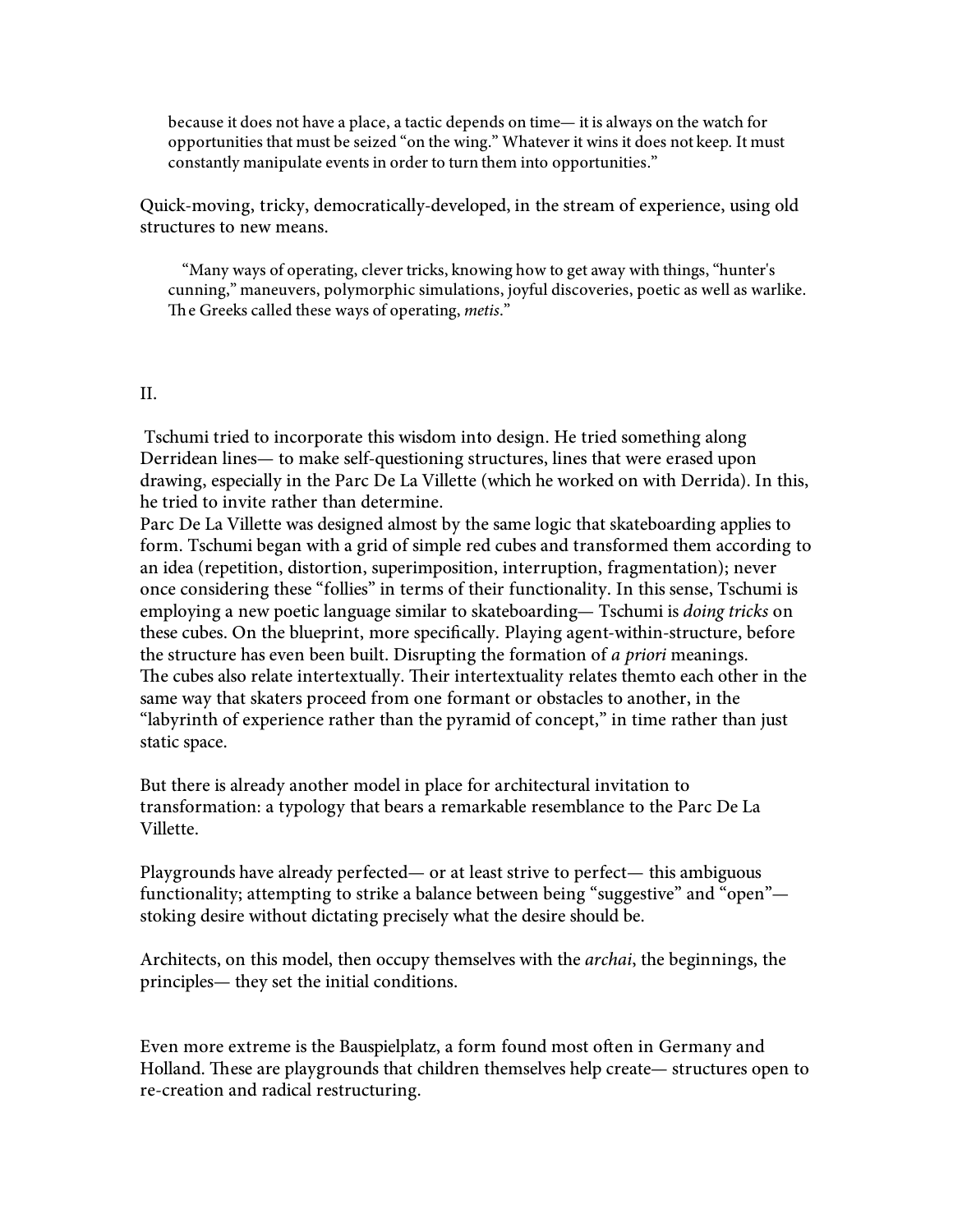Here the agent is so strong-handed that they can actually rewrite the structure— a luxury not afforded by typical architectural environments, but which skateboarders also affect, in small ways, all the time.

"Sich ausprobieren, Dinge in die Hand nehmen und begreifen, gemeinsam etwas schaffen - auf dem Kuhfuß ist das seit 1993 die Maxime."

Aus Bauwagen und selbst gebauten Holzhütten ist ein aufregendes, eigenwilliges Dorf entstanden. Unzählige Angebote für kreative und handwerkliche Betätigung machen den Platz zu einem einzigartigen Erlebnis- und Erfahrungsbereich."

"Auf dem Hüttenbauplatz können Kinder selbst planen und bauen."

Lately, I've been glowing with open admiration for structures under construction, renovation, or demolition; daydreaming about starting cease-and-desist petitions to halt the progress for the sake of "arrested perfection." And secretly, what is it in these structures that appeals to me so much? I know— or I have a suspicion: they are still susceptible to agency, like the Bauspielplatzen. Undetermined, loose, thorny, open to possibility.

III.

When speaking of steetskating in relation to architecture, it's obvious that we are speaking of "micro-spaces;" the smaller, manageable dimensions where architecture overlaps with the scale of sculpture. Small enough to interact with our "body-centric" formulations. And so we can easily carry over all these ideas about architectural appreciation to sculpture, as another form of organized space and material. Architecture is, in truth, easier to see as empty form, ready for meaning, housing new agendas. It can switch plaques and banners under new management. Sculpture seems more securely anchored to intent and expression— to the will of the sculptor.

But it's not. It remains susceptible to action. It can be appreciated as natural beauty— as resource, as having a genesis without purpose. So even crappy corporate sculpture, sitting in the middle of crappy executive plazas, can now be redeemed; invested with a Sublime.

And even protected and esteemed works are open meaning-receptacles. Mark Di Suvero recently placed a work across the Ben Franklin Parkway from the Philadelphia Museum of Art. Within weeks, we had solved the sculpture; discovered its use as a catapult, slide, and weird fun-crane. Within another few weeks, after word got out, the city of Philadelphia had tethered the kinetic arm of the sculpture, putting an end to this aspect of "Iroquois." Man has a deadly need to snuff its best tomorrows, especially when Man works in the Philadelphia city government.

Our actions were not, actually, not in conflict with the Sculptural Will of Di Suvero, who welcomes the open, child-like, tactile— even dangerous— appreciation of his works. I